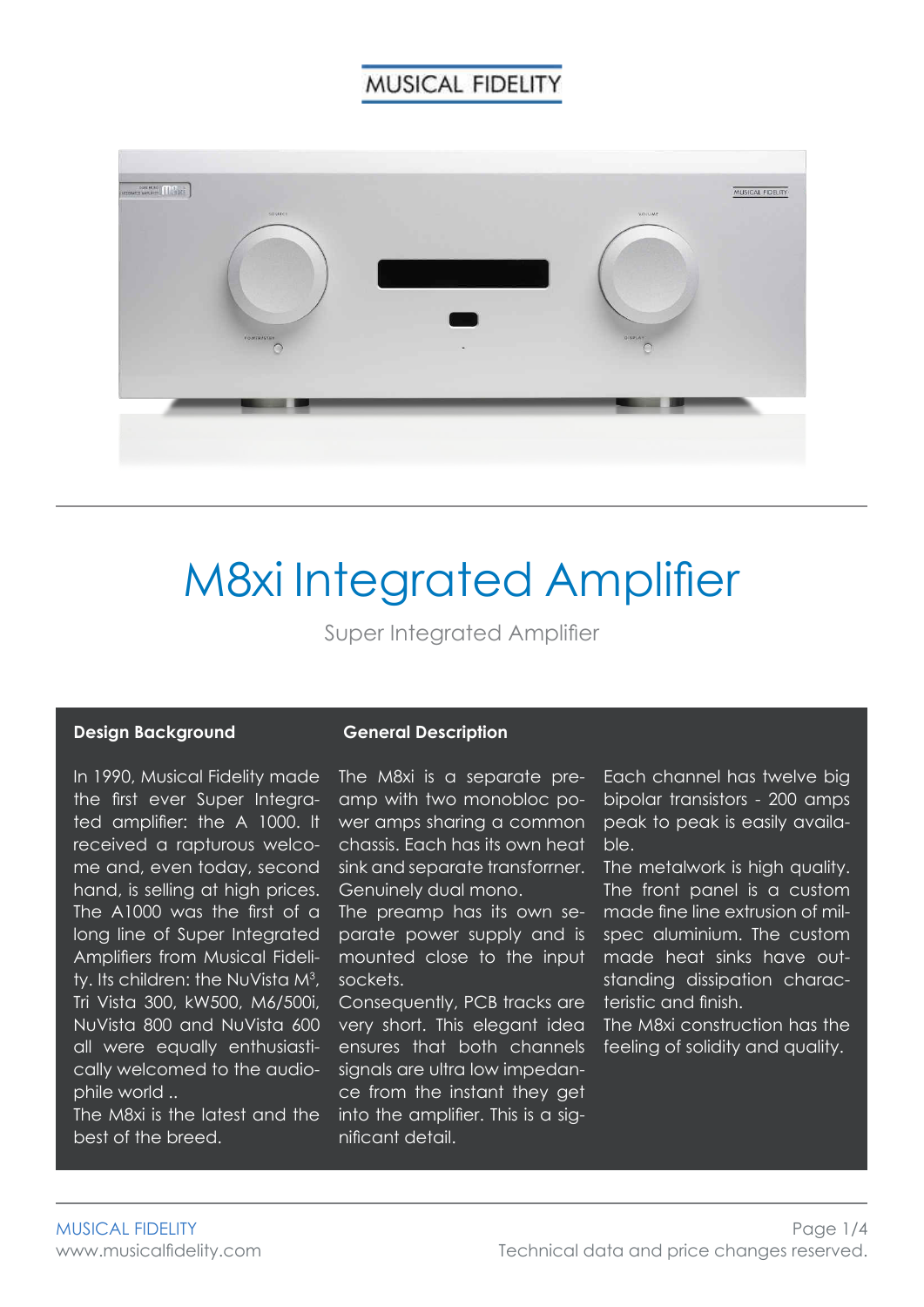#### **New Circuitry**

Over the last 5 years our power amp circuitry has reached a high state of development. In our never ending quest for improving performance and customer value we have been looking for ways to improve our designs. One of the prime directives was to keep the low feedback configuration unchanged .. continue with low feedback! The problern was how to improve efficiency and performance without affecting the sound quality.

If I say so myself, I think we have come up with a brilliant solution. Our new M8xi power amp design gives higher power, lower distortion and better sound quality. Incredible but true.

The output stage efficiency has been increased thus yielding about 10% more power for similar power supply voltage. More importantly the whole driver stage is pure Class A. We believe that this innovative approach has a substantial effect on the sound quality.

The sound stage appears wider whilst the micro and macro dynamics have more impact. This effect is particularly noticeable on well recorded piano. I am sure you all know the piano is a percussive instrument but in truth this is rarely audible on most Hi Fi systems.

Using an M8xi a piano's percussive nature becomes instantly obviously and jumps out of the loudspeaker. lt is a surprising and satisfying improvement to the sound quality.

Vocals have more subtly, detail and presence. Large scale music has a depth, width and incredibly dynamic presentation.

All in all the M8xi is a consummate all-rounder. Mostly it sounds like a small Class A amplifier with huge power.

#### **Technical Performance**

The M8xi delivers 550 + 550wpc into 8 ohms. It is extremely stable and very linear.

The distortion is low too; lower than 0.005% in the audible frequency range of 20 Hz to 20 kHz. The M8xi has remarkable linearity and consistency. lt is unconditionally stable and will drive any loudspeaker in existence easily with ample power reserve.

#### **Our Approach to Technical Measurements**

In our view an amplifier should be completely neutral. It is , a straight wire with gain'. Easy to say but hard and complex to do. We want to stress that we do not believe that the technical performance is an end in itself. lt is a method of validating the total amplifier system concept. The aim of our circuit/PCB designs is to have low feedback and achieve complete neutrality, transparency and great technical performance. The proof that we are on the right track is the technical performance. We think that technical performance cannot be summed up by the distortion at 1 kHz. Our view is that an amplifier has to be able to satisfy a wide range of technical requirements before it can be neutral.

#### **Linearity**

Almost all loudspeakers have complex impedance and Ioading curves. An amplifier must be able to maintain its voltage virtually, regardless of loading. If an amplifier cannot maintain its voltage across the spectrum, then the ultimate frequency response and distortion will be non linear. This is not neutrality.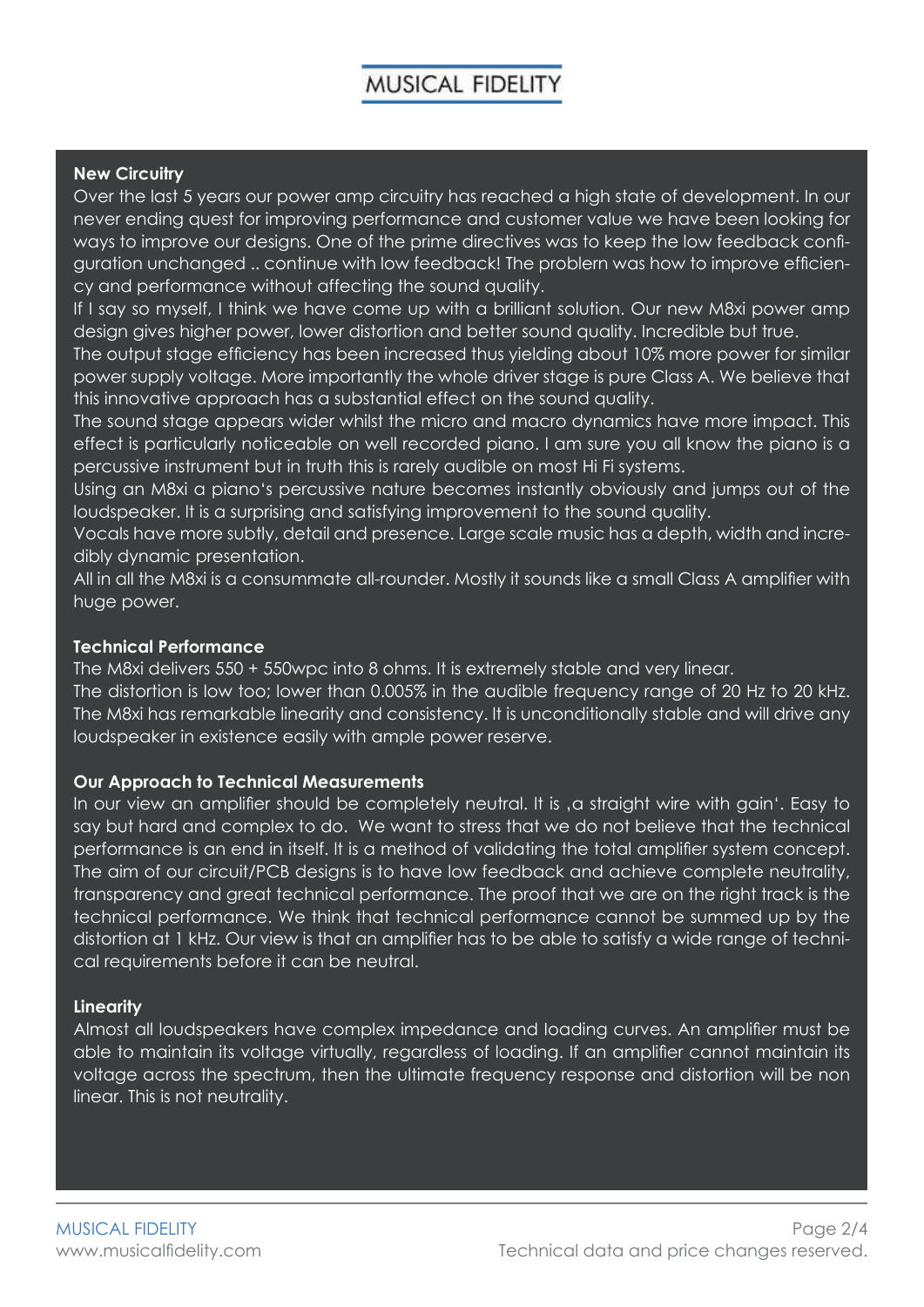#### **Distortion**

The overwhelming majority of amplifier manufacturers only talk about distortion at 1 kHz. We believe that this is only a fraction of the story. From our perspective, an amplifier must have very low distortion from 20 Hz- 20 kHz and beyond. We believe that an amplifier's high frequency performance proves the total performance of the circuit and PCB layout. The M8xi distortion hardly changes from 10 kHz to 50 kHz. An outstanding achievement and validation of the circuit design and PCB layout.

#### **Noise Ratio**

Amplifiers should be quiet. lf they are not, low level detail is irretrievably lost. Also, the dynamic range is seriously compromised. Dynamic range is not just how much power an amplifier will produce, it is also how quiet it can be. Dynamic range is the total from the quietest to the loudest. The M8xi excels in this respect.

#### **Precision Volume Control**

The M8xi has a precision volume control. This ensures perfect tracking right down to very low level. This ensures perfect tracking right down to very low levels which is unattainable with standard potentiometers. This outstanding precision is achieved by laser trimmed substrate resistors.

#### **Sound Quality**

The M8xi is effortless, fluid and dynamic. It doesn't sound , loud'. It just sounds right. The dynamics are handled with no drama or fuss. They come and they go. There is no distortion; just pure undiluted music. lt sounds like a superb small Class A amplifier but with limitless headroom. Perfection!

Simon Quarry Technical Director & Designer

Heinz Lichtenegger President & CEO Musical Fidelity



MUSICAL FIDELITY www.musicalfidelity.com